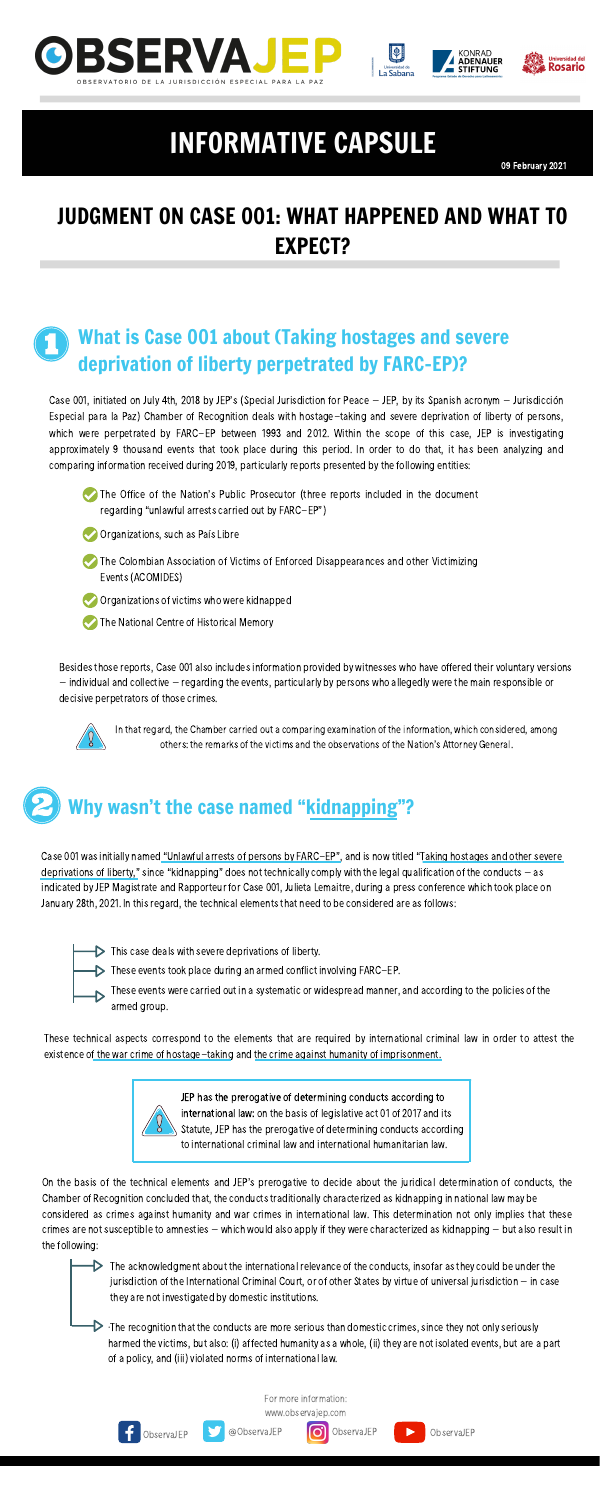



### What did JEP decide in its judgment of 26 January 2021?

On January 26th, 2021, the JEP's Chamber of Recognition issued its Judgment No. 19 of 2021. In said decision, the Chamber determined the facts and conducts that might be attributed to the members of the Secretariat of FARC-EP, within the case regarding "taking hostages and other severe deprivations of liberty." The Chamber decided that there are sufficient elements to determine that:

#### The facts took place:

The Chamber was able to establish that FARC-EP carried out large-scale deprivations of liberty, and identify the following practices and patterns:

- $\triangleright$   $\cdot$ Deprivation of liberty of civilians with a view to financing their activities, by means of demanding monetary payment for their release.
- $\triangleright$  Deprivation of liberty of civilians and members of the security forces, in order to interchange them with imprisoned guerrilla members.
- Deprivation of liberty of civilians as a means to achieve social and territorial controll.
- Conducts carried out during the deprivations of liberty which violated human dignity and caused serious harm and consequences to victims and their family members.

The Chamber included in the judgment some concrete examples that illustrate each pattern and policy. Nevertheless, these cases are merelyillustrative and, according to the decision, are examples of those conducts, but are not the only cases which may be attributed to those criminally charged and those who acknowledge their responsibility.

The Chamber of Recognition decided in its judgment that it only refers to the former members of the Secretariat of FARC-EP, and that it shall later issue other judgments about facts and conducts, in which main perpetrators and co-perpetrators belonging to each section or joint command of FARC-EP will be identified. In this regard, these subsequent decisions shall focus on the regional dimensions of the patterns of deprivation of liberty. The Chamber also informed that it has summoned and will continue calling upon commanders of each Section who might be identified by the victims.

#### The facts are not susceptible to amnesties:

The Chamber decided that, given the juridical classification of the facts (as international crimes and gross human rights violations), they are not susceptible to amnesties. The Chamber classified the facts as follows:



Co-perpetration: insofar as they participated in the planning and execution of the policies regarding deprivations of liberty, thus may be charged as perpetrators.

Command responsibility: regarding the conducts that took place during or in relation to the deprivations of liberty, in case there was failure to act in order to prevent and repress the conducts being perpetrated by subordinates, which constitute international crimes.

inhumane acts, sexual violence and forced

#### Former members of the Secretariat of FARC-EP participated in the events.

The Chamber decided that the following persons took part in those international crimes:

Rodrigo Londoño Echeverry Jaime Alberto Parra Miltón de Jesús Toncel Juan Hermilio Cabrera Díaz Pablo Catatumbo Torres ◆ Pastor Lisandro Alape Julián Gallo Cubillos Rodrigo Granda Escobar



#### What happens to the remaining perpetrators of deprivation of liberty who were not included in the judgment of 26 January 2021?

The case shall continue identifying perpetrators – who may be intermediary commanders or direct executors  $-$  thus this judgment does not exhaust the facts, and further perpetrators shall be investigated, prosecuted and punished within Case 001.

The persons mentioned in said judgment will be charged according to the following modalities of criminal conduct

## JUDGMENT ON CASE 001: WHAT HAPPENED AND WHAT TO EXPECT?







# INFORMATIVE CAPSULE

For more information:

[www.observajep.com](http://observajep.com/index.php)

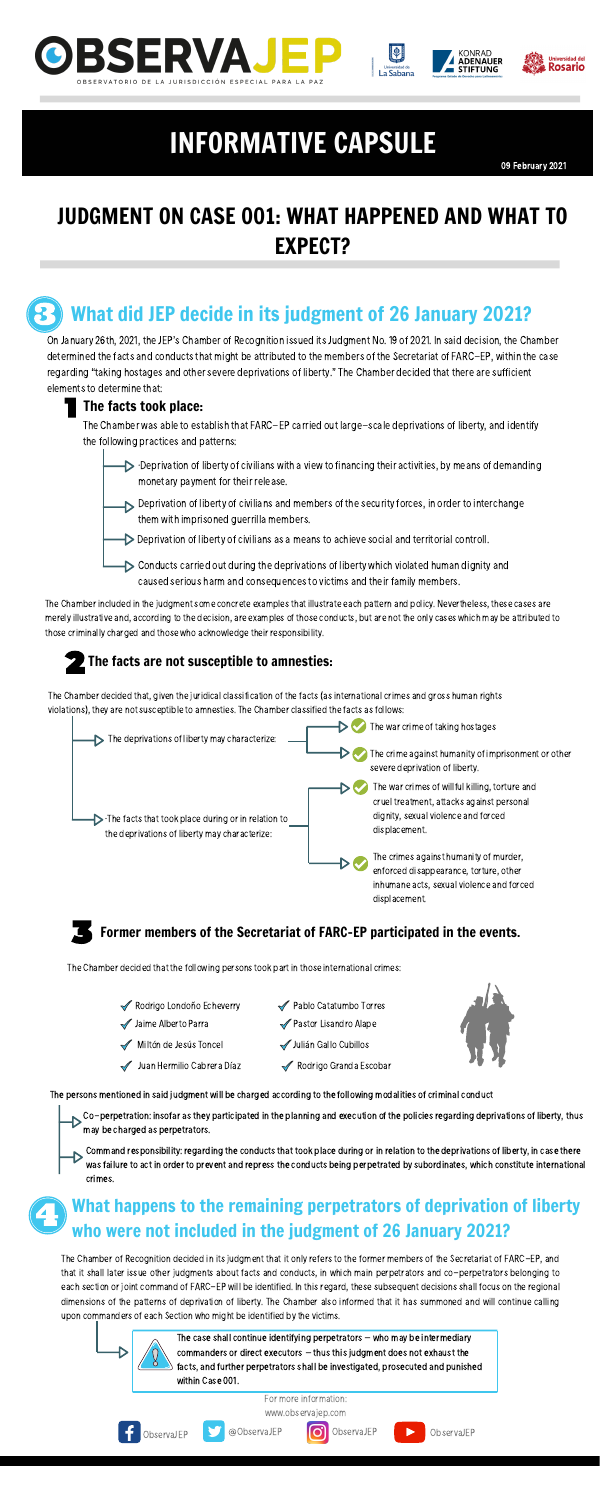### What will happen with regard to the political participation of those included in the judgment of 26 January 2021?

Law 1957 of 2019 established that JEP has the duty to "determine the compatibility between convictions and political participation." In thisregard, the "special jurisdiction shall determine in each case the adequate goal of the punishment, and define whether said penalty is compatible with a genuine intention to be criminally responsible, while duly considering the proportionality of the penalty with the seriousness of the crime and the level of criminal responsibility of the person in question; and the type and level of restriction of liberty."

Moreover, the Constitutional Court, in its Judgment  $C - 080$  of 2018 determined that, "those responsible for gross human rights abuses and violations of International Humanitarian Law, including crimes against humanity, war crimes and genocide, 'shall not be part of any security force, State-defense force, Judicial branch or control mechanisms' (Article 122, 3 of the CP), except for the participation of former members of FARC-EP in the security mechanisms for political exercise, in accordance with the Final Agreement."

Judgment C – 674 of the same tribunal also asserted that, since the investigation, persecution and punishment of gross human rights violations and transgressions of International Humanitarian Law constitute a mandatory State duty, which must be carried out by the Judiciary; the Court understands that transitory Article 20 must be understood in the sense that JEP maintains the prerogative to examine in each case whether the penalty imposed is compatible or not with the simultaneous reintegration into public life and the exercise of the right to participate in government.

> In a sum, JEP shall determine whether compliance with the sentence is compatible with the enjoyment of political participation, while guaranteeing the State's duty to investigate, prosecute and punish gross human rights abuses and violations of International Humanitarian Law, as well as the obligation to ensure the rights of victims to truth, justice, reparation and non-repetition.

The judgment issued by the Chamber of Recognition is the result of an intricate procedure, which is contemplated in Colombian legislation:

The judgment does not exhaust the events or the perpetrators that shall be investigated, prosecuted and punished within Case 001, since the Chamber will continue its task of clarifying facts, collecting and contrasting information.

In order to do so, JEP shall take the following into account, among other factors:

- The nature of the punishment imposed, the elements thereof, and the aims of dissuasion, retribution, rehabilitation and restoration.
	- The seriousness of the crime committed.
	- The level of criminal responsibility.
		- The genuine intention of the perpetrator to be held criminally liable.





### Which measures were adopted in relation to Case 001?



### JUDGMENT ON CASE 001: WHAT HAPPENED AND WHAT TO EXPECT?

09 February 2021







## INFORMATIVE CAPSULE

For more information:

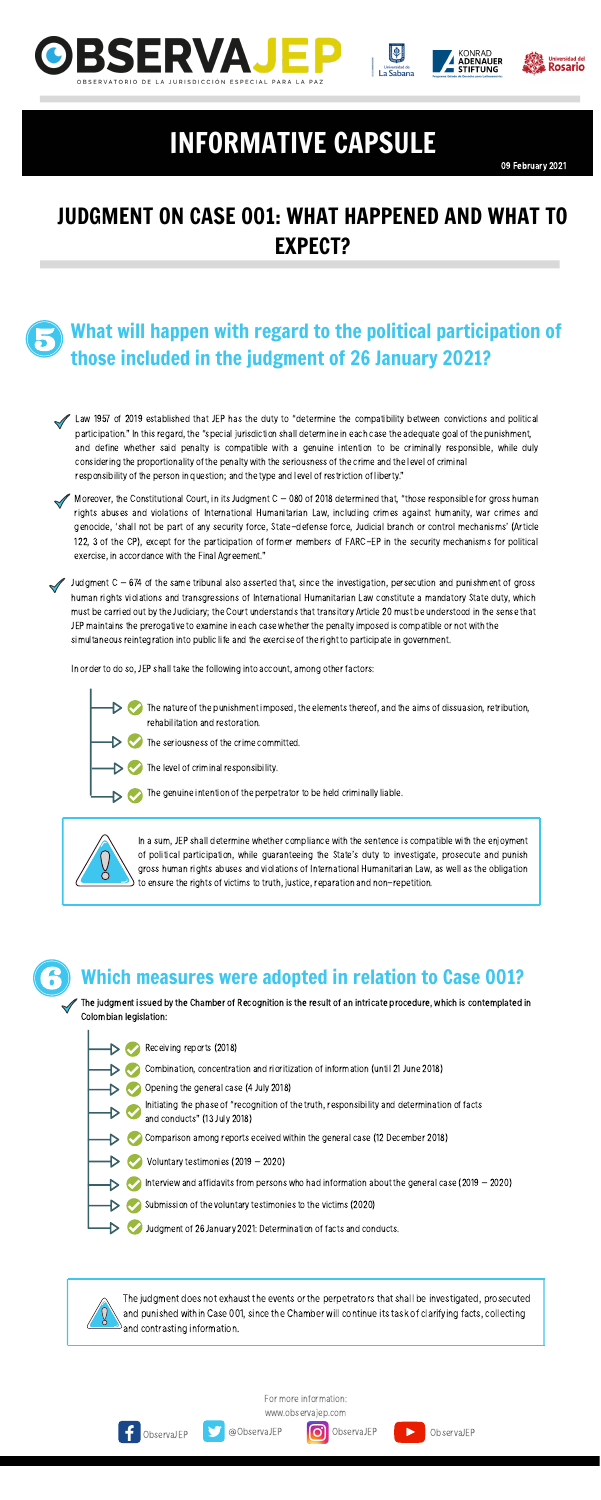







### JUDGMENT ON CASE 001: WHAT HAPPENED AND WHAT TO EXPECT?

09 February 2021







## INFORMATIVE CAPSULE

For more information: [www.observajep.com](http://observajep.com/index.php)